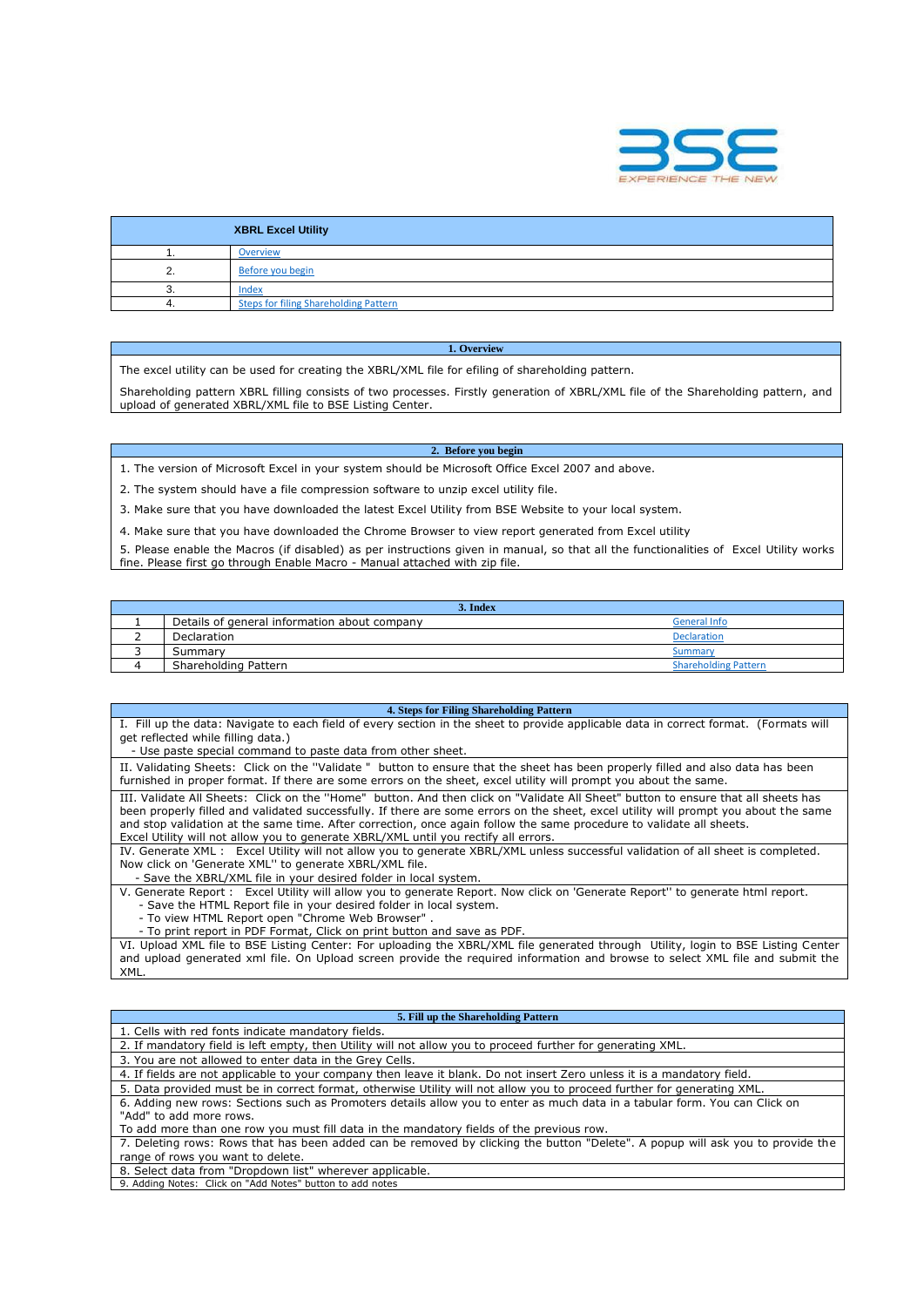

| <b>General information about company</b>                                                   |                               |  |  |  |  |  |  |  |  |
|--------------------------------------------------------------------------------------------|-------------------------------|--|--|--|--|--|--|--|--|
| Scrip code                                                                                 | 536264                        |  |  |  |  |  |  |  |  |
| Name of the company                                                                        | TIGER LOGISTICS INDIA LIMITED |  |  |  |  |  |  |  |  |
| Whether company is SME                                                                     | No.                           |  |  |  |  |  |  |  |  |
| Class of Security                                                                          | <b>Equity Shares</b>          |  |  |  |  |  |  |  |  |
| Type of report                                                                             | Quarterly                     |  |  |  |  |  |  |  |  |
| Quarter Ended / Half year ended/Date of Report (For Prelisting / Allotment)                | 30-09-2017                    |  |  |  |  |  |  |  |  |
| Date of allotment / extinguishment (in case Capital Restructuring selected) / Listing Date |                               |  |  |  |  |  |  |  |  |
| Shareholding pattern filed under                                                           | Regulation 31 (1) (b)         |  |  |  |  |  |  |  |  |

**Home Validate**

| Sr. No.        | <b>Particular</b>                                                                      | Yes/No |
|----------------|----------------------------------------------------------------------------------------|--------|
| $\mathbf{1}$   | Whether the Listed Entity has issued any partly paid up shares?                        | No     |
| $\overline{2}$ | Whether the Listed Entity has issued any Convertible Securities ?                      | No     |
| 3              | Whether the Listed Entity has issued any Warrants?                                     | No     |
| 4              | Whether the Listed Entity has any shares against which depository receipts are issued? | No     |
| 5              | Whether the Listed Entity has any shares in locked-in?                                 | No     |
| 6              | Whether any shares held by promoters are pledge or otherwise encumbered?               | No     |
| 7              | Whether company has equity shares with differential voting rights?                     | No     |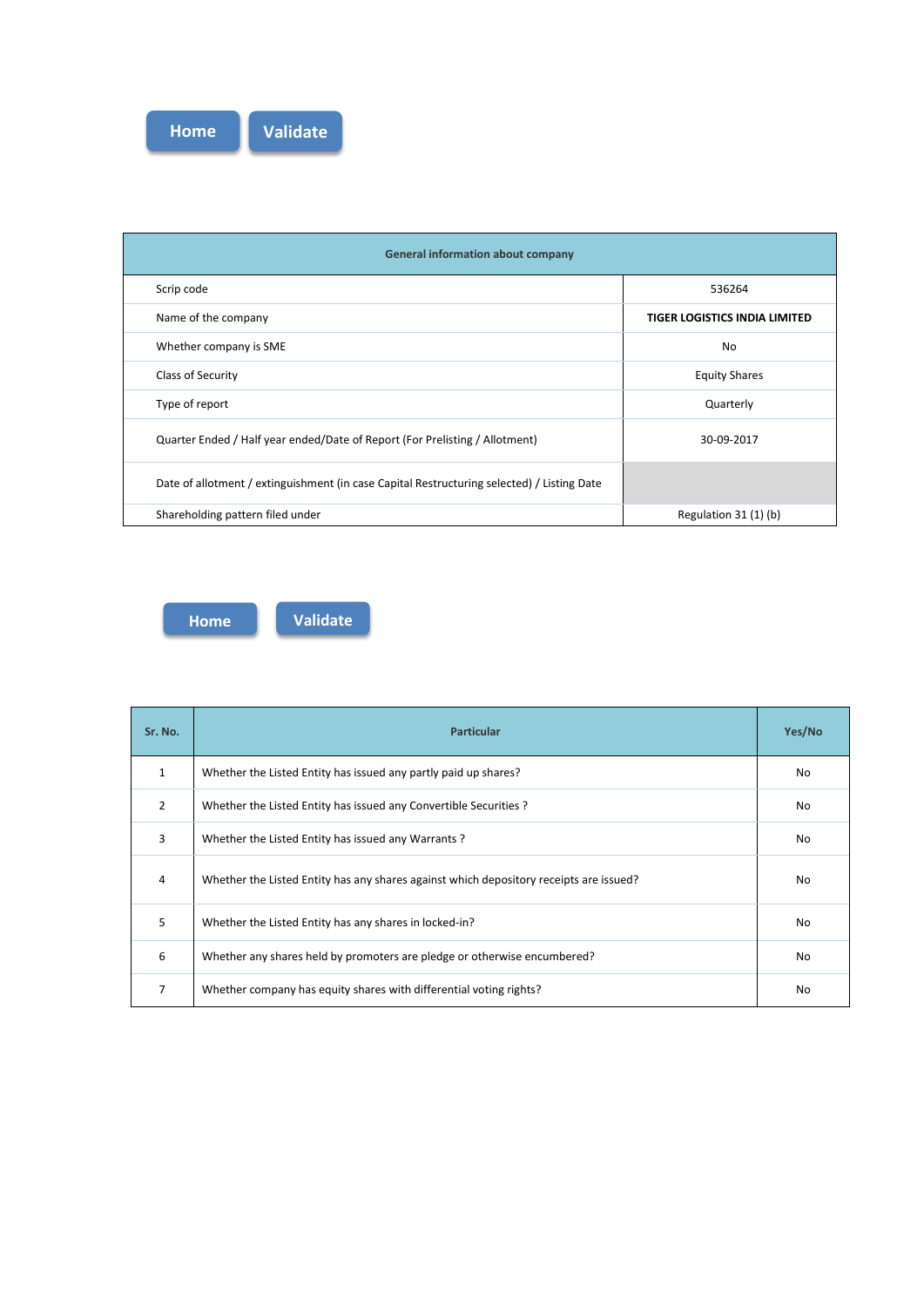|                 | Table I - Summary Statement holding of specified securities                                                      |                           |                                     |                                 |  |          |       |                                 |                                          |                                                                               |                              |                                                           |                                                                                                      |                                    |            |                                                 |                                                                                   |                                                                                        |                                                                                                                 |                                                                                                                                                                                              |                                           |                                                 |                                                                  |  |                            |
|-----------------|------------------------------------------------------------------------------------------------------------------|---------------------------|-------------------------------------|---------------------------------|--|----------|-------|---------------------------------|------------------------------------------|-------------------------------------------------------------------------------|------------------------------|-----------------------------------------------------------|------------------------------------------------------------------------------------------------------|------------------------------------|------------|-------------------------------------------------|-----------------------------------------------------------------------------------|----------------------------------------------------------------------------------------|-----------------------------------------------------------------------------------------------------------------|----------------------------------------------------------------------------------------------------------------------------------------------------------------------------------------------|-------------------------------------------|-------------------------------------------------|------------------------------------------------------------------|--|----------------------------|
|                 | Note: Data will be automatically populated from shareholding pattern sheet - Data Entry Restricted in this sheet |                           |                                     |                                 |  |          |       |                                 |                                          |                                                                               |                              |                                                           |                                                                                                      |                                    |            |                                                 |                                                                                   |                                                                                        |                                                                                                                 |                                                                                                                                                                                              |                                           |                                                 |                                                                  |  |                            |
| Category<br>(1) | Category<br>of<br>sharehold<br>er<br>(11)                                                                        | Nos. Of                   |                                     | No. of<br>fully paid            |  |          |       |                                 | No. Of<br>Partly<br>paid-                | No. Of<br>shares<br>underlying                                                | Total nos.<br>shares         | Sharehol<br>ding as a<br>$%$ of<br>total no.<br>of shares | Number of Voting Rights<br>held in each class of<br>securities<br>( X )<br>No of Voting (XIV) Rights |                                    |            |                                                 | No. Of<br>Shares<br>Underlying<br>Outstanding<br>convertible<br>securities<br>(X) | No. of<br>Shares<br>Underlyin<br>g<br>Outstandi<br>ng<br>Warrants<br>(X <sub>i</sub> ) | No. Of Shares<br>Underlying<br>Outstanding<br>convertible<br>securities and<br>No. Of<br>Warrants<br>$(Xi)$ (a) | Shareholding<br>, as a %<br>assuming full<br>conversion of<br>convertible<br>securities (as<br>a percentage<br>of diluted<br>share capital)<br>$(XI) = (VII)+(X)$<br>As a % of<br>$(A+B+C2)$ | Number of<br>Locked in<br>shares<br>(X  ) |                                                 | Number of Shares<br>pledged or otherwise<br>encumbered<br>(XIII) |  | Number of<br>equity shares |
|                 |                                                                                                                  | shareho<br>Iders<br>(III) | up equity<br>shares<br>held<br>(IV) | equity<br>shares<br>held<br>(V) |  |          | up    | Depositor<br>y Receipts<br>(VI) | held<br>$(VII) =$<br>$(IV)+(V)+$<br>(VI) | (calculat<br>ed as per<br>SCRR,<br>1957)<br>(VIII)<br>As a % of<br>$(A+B+C2)$ | Class<br>eg:<br>$\mathsf{x}$ | Class<br>eg:y                                             | Total                                                                                                | Total<br>as a %<br>of<br>$(A+B+C)$ | No.<br>(a) | As a<br>% of<br>total<br>Share<br>s held<br>(b) |                                                                                   |                                                                                        |                                                                                                                 |                                                                                                                                                                                              | No.<br>(a)                                | As a %<br>of<br>total<br>Share<br>s held<br>(b) | held in<br>dematerialize<br>d form<br>(XIV)                      |  |                            |
| (A)             | Promoter<br>R,<br>Promoter<br>Group                                                                              | $\overline{7}$            | 7717500                             |                                 |  | 7717500  | 73.00 | 77,17,500.00                    |                                          | 77.17.500.00                                                                  | 73.00                        |                                                           |                                                                                                      |                                    | 73.00      |                                                 |                                                                                   |                                                                                        |                                                                                                                 | 7717500                                                                                                                                                                                      |                                           |                                                 |                                                                  |  |                            |
| (B)             | Public                                                                                                           | 4747                      | 2855000                             |                                 |  | 2855000  | 27.00 | 2855000.00                      |                                          | 28.55.000.00                                                                  | 27.00                        |                                                           |                                                                                                      |                                    | 27.00      |                                                 |                                                                                   |                                                                                        |                                                                                                                 | 2855000                                                                                                                                                                                      |                                           |                                                 |                                                                  |  |                            |
| (C)             | Non<br>Promoter-<br>Non Public                                                                                   |                           |                                     |                                 |  |          |       |                                 |                                          |                                                                               |                              |                                                           |                                                                                                      |                                    |            |                                                 |                                                                                   |                                                                                        |                                                                                                                 |                                                                                                                                                                                              |                                           |                                                 |                                                                  |  |                            |
| (C1)            | Share<br>$\mathsf{s}$<br>underlyin<br>g DRs                                                                      |                           |                                     |                                 |  |          |       |                                 |                                          |                                                                               |                              |                                                           |                                                                                                      |                                    |            |                                                 |                                                                                   |                                                                                        |                                                                                                                 |                                                                                                                                                                                              |                                           |                                                 |                                                                  |  |                            |
| (C2)            | Share<br>s held by<br>Employee<br>Trusts                                                                         |                           |                                     |                                 |  |          |       |                                 |                                          |                                                                               |                              |                                                           |                                                                                                      |                                    |            |                                                 |                                                                                   |                                                                                        |                                                                                                                 |                                                                                                                                                                                              |                                           |                                                 |                                                                  |  |                            |
|                 | Total                                                                                                            | 4754                      | 10572500                            |                                 |  | 10572500 | 100   | 10572500.00                     |                                          | 10572500.00                                                                   | 100.00                       |                                                           |                                                                                                      |                                    | 100        |                                                 |                                                                                   |                                                                                        |                                                                                                                 | 10572500                                                                                                                                                                                     |                                           |                                                 |                                                                  |  |                            |